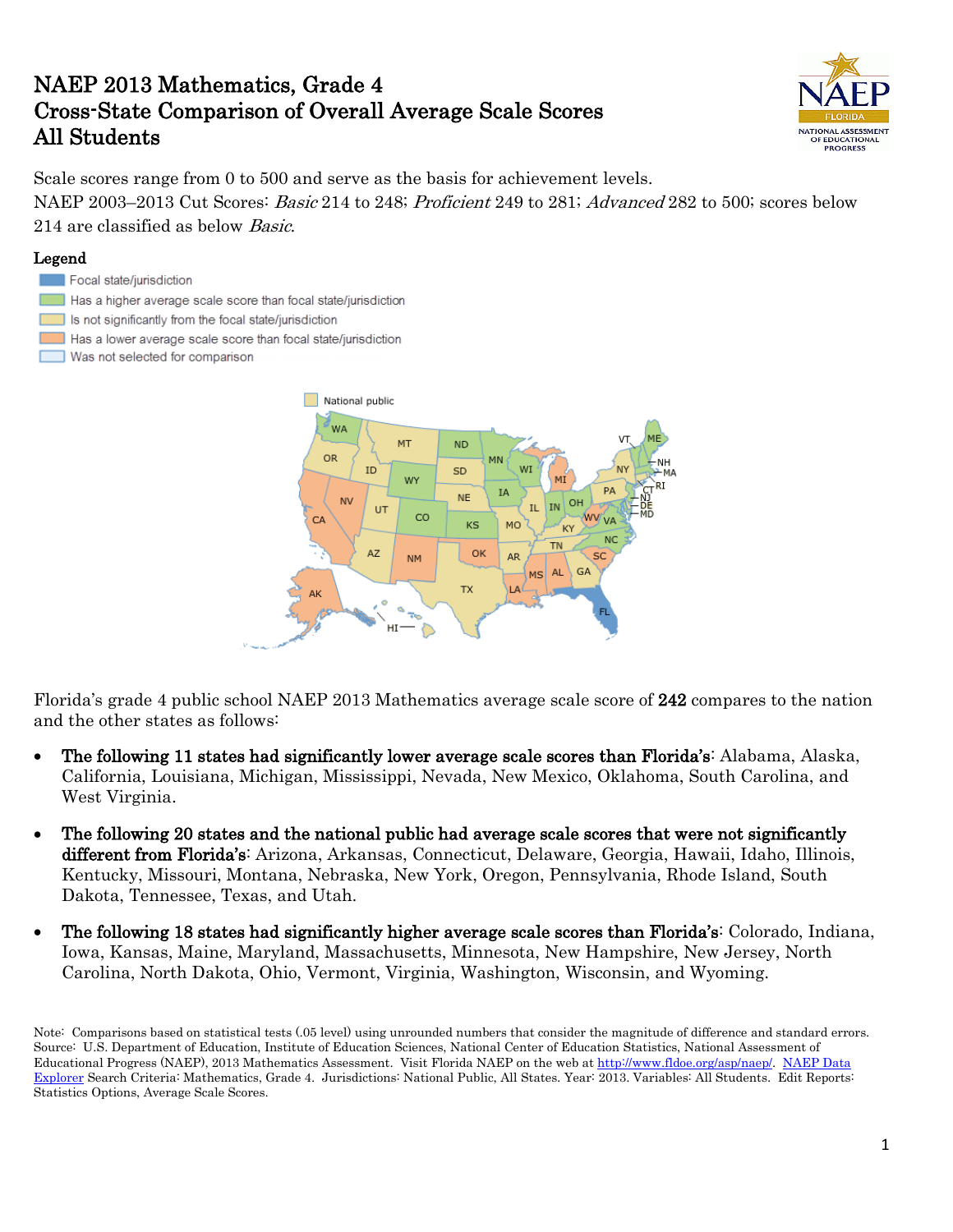# NAEP 2013 Mathematics, Grade 4 Cross-State Comparison of Average Scale Scores White Students



Scale scores range from 0 to 500 and serve as the basis for achievement levels. NAEP 2003–2013 Cut Scores: *Basic* 214 to 248; *Proficient* 249 to 281; *Advanced* 282 to 500; scores below 214 are classified as below Basic.

### Legend

- Focal state/jurisdiction
- $\Box$  Has a higher average scale score than focal state/jurisdiction
- Is not significantly from the focal state/jurisdiction
- Has a lower average scale score than focal state/jurisdiction
- Was not selected for comparison



Florida's grade 4 public school White students' NAEP 2013 Mathematics average scale score of 251 compares to the nation and the other states as follows:

- The following 18 states had significantly lower average scale scores than Florida's: Alabama, Arkansas, Idaho, Kentucky, Louisiana, Maine, Michigan, Mississippi, Missouri, Montana, Nevada, New Mexico, Oklahoma, Oregon, South Carolina, South Dakota, Tennessee, and West Virginia.
- The following 23 states and the national public had average scale scores that were not significantly different from Florida's: Alaska, Arizona, California, Connecticut, Delaware, Georgia, Hawaii, Illinois, Indiana, Iowa, Kansas, Nebraska, New York, North Dakota, Ohio, Pennsylvania, Rhode Island, Utah, Vermont, Virginia, Washington, Wisconsin, and Wyoming.
- The following 8 states had significantly higher average scale scores than Florida's: Colorado, Maryland, Massachusetts, Minnesota, New Hampshire, New Jersey, North Carolina, and Texas.

Note: Comparisons based on statistical tests (.05 level) using unrounded numbers that consider the magnitude of difference and standard errors. Source: U.S. Department of Education, Institute of Education Sciences, National Center of Education Statistics, National Assessment of Educational Progress (NAEP), 2013 Mathematics Assessment. Visit Florida NAEP on the web at [http://www.fldoe.org/asp/naep/.](http://www.fldoe.org/asp/naep/) [NAEP Data](http://nces.ed.gov/nationsreportcard/naepdata/)  [Explorer](http://nces.ed.gov/nationsreportcard/naepdata/) Search Criteria: Mathematics, Grade 4. Jurisdictions: National Public, All States. Year: 2013. Variables: Race/Ethnicity used to report trends, school-reported. Edit Reports: Statistics Options, Average Scale Scores.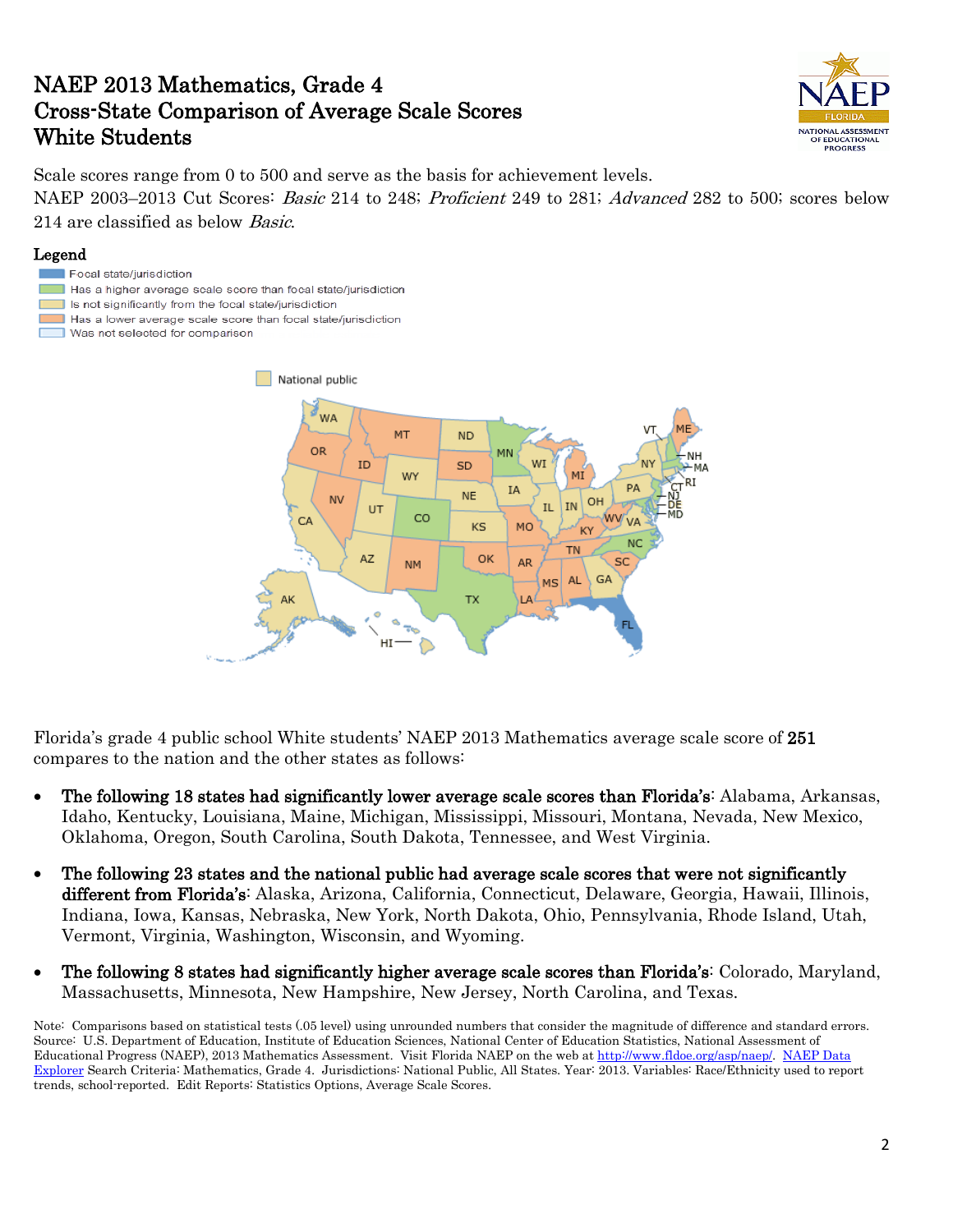### NAEP 2013 Mathematics, Grade 4 Cross-State Comparison of Average Scale Scores Hispanic Students



Scale scores range from 0 to 500 and serve as the basis for achievement levels.

NAEP 2003–2013 Cut Scores: *Basic* 214 to 248; *Proficient* 249 to 281; *Advanced* 282 to 500; scores below 214 are classified as below *Basic*.

### Legend

- Focal state/jurisdiction
- Has a higher average scale score than focal state/jurisdiction
- Is not significantly from the focal state/jurisdiction Has a lower average scale score than focal state/jurisdiction
- Was not selected for comparison



Florida's grade 4 public school Hispanic students' NAEP 2013 Mathematics average scale score of 238 compares to the nation and the other states as follows:

- The following 25 states and the national public had significantly lower average scale scores than Florida's: Alabama, Arizona, California, Colorado, Connecticut, Idaho, Illinois, Michigan, Mississippi, Nebraska, Nevada, New Jersey, New Mexico, New York, Oklahoma, Oregon, Pennsylvania, Rhode Island, South Carolina, South Dakota, Tennessee, Texas, Utah, Washington, and Wisconsin.
- The following 21 states had average scale scores that were not significantly different from Florida's: Alaska, Arkansas, Delaware, Georgia, Hawaii, Indiana, Iowa, Kansas, Kentucky, Louisiana, Maryland, Massachusetts, Minnesota, Missouri, Montana, New Hampshire, North Carolina, North Dakota, Ohio, Virginia, and Wyoming.
- No state had a significantly higher average scale score than Florida.

The sample size in the following 3 states was not large enough to permit a reliable estimate: Maine, Vermont, and West Virginia.

Note: Comparisons based on statistical tests (.05 level) using unrounded numbers that consider the magnitude of difference and standard errors. Source: U.S. Department of Education, Institute of Education Sciences, National Center of Education Statistics, National Assessment of Educational Progress (NAEP), 2013 Mathematics Assessment. Visit Florida NAEP on the web at [http://www.fldoe.org/asp/naep/.](http://www.fldoe.org/asp/naep/) NAEP Data [Explorer](http://nces.ed.gov/nationsreportcard/naepdata/) Search Criteria: Mathematics, Grade 4. Jurisdictions: National Public, All States. Year: 2013. Variables: Race/Ethnicity used to report trends, school-reported. Edit Reports: Statistics Options, Average Scale Scores.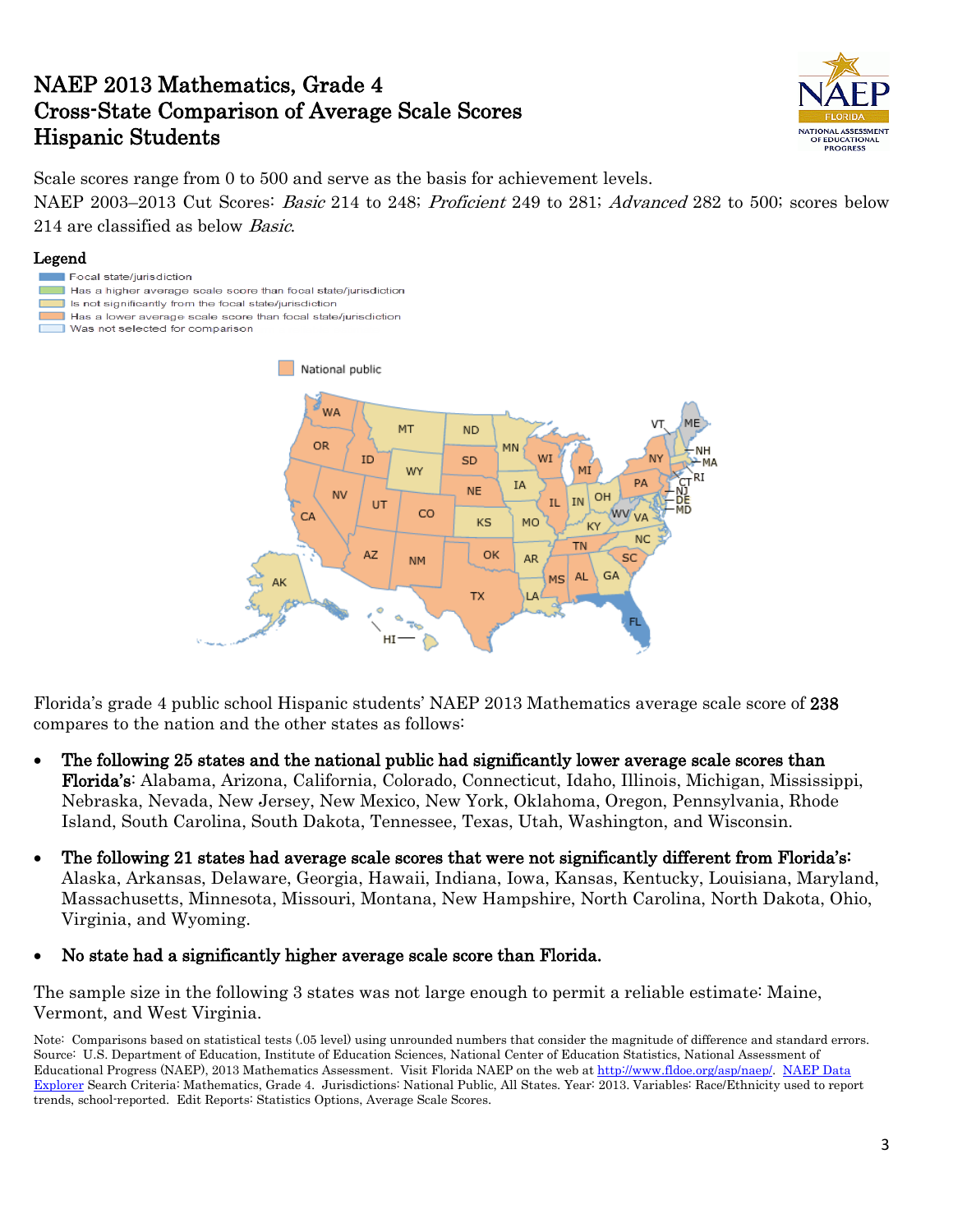# NAEP 2013 Mathematics, Grade 4 Cross-State Comparison of Average Scale Scores African-American Students



Scale scores range from 0 to 500 and serve as the basis for achievement levels.

NAEP 2003–2013 Cut Scores: *Basic* 214 to 248; *Proficient* 249 to 281; *Advanced* 282 to 500; scores below 214 are classified as below Basic.

#### Legend

- Focal state/jurisdiction
- Has a higher average scale score than focal state/jurisdiction
- Is not significantly from the focal state/jurisdiction
- Has a lower average scale score than focal state/jurisdiction
- Was not selected for comparison п



Florida's grade 4 public school African-American students' NAEP 2013 Mathematics average scale score of 228 compares to the nation and the other states as follows:

- The following 15 states and the national public had significantly lower average scale scores than Florida's: Alabama, Arkansas, Connecticut, Illinois, Iowa, Louisiana, Michigan, Mississippi, Missouri, Nebraska, Ohio, Oklahoma, South Carolina, Tennessee, and Wisconsin.
- The following 27 states had average scale scores that were not significantly different from Florida's: Alaska, Arizona, California, Colorado, Delaware, Georgia, Hawaii, Indiana, Kansas, Kentucky, Maine, Maryland, Massachusetts, Minnesota, Nevada, New Jersey, New Mexico, New York, North Carolina, Oregon, Pennsylvania, Rhode Island, South Dakota, Texas, Virginia, Washington, and West Virginia.
- The following state had a significantly higher average scale score than Florida's: North Dakota.

The sample size in the following 6 states was not large enough to permit a reliable estimate: Idaho, Montana, New Hampshire, Utah, Vermont, and Wyoming.

Note: Comparisons based on statistical tests (.05 level) using unrounded numbers that consider the magnitude of difference and standard errors. Source: U.S. Department of Education, Institute of Education Sciences, National Center of Education Statistics, National Assessment of Educational Progress (NAEP), 2011 Mathematics Assessment. Visit Florida NAEP on the web at [http://www.fldoe.org/asp/naep/.](http://www.fldoe.org/asp/naep/) [NAEP Data](http://nces.ed.gov/nationsreportcard/naepdata/)  [Explorer](http://nces.ed.gov/nationsreportcard/naepdata/) Search Criteria: Mathematics, Grade 4. Jurisdictions: National Public, All States. Year: 2013. Variables: Race/Ethnicity used to report trends, school-reported. Edit Reports: Statistics Options, Average Scale Scores.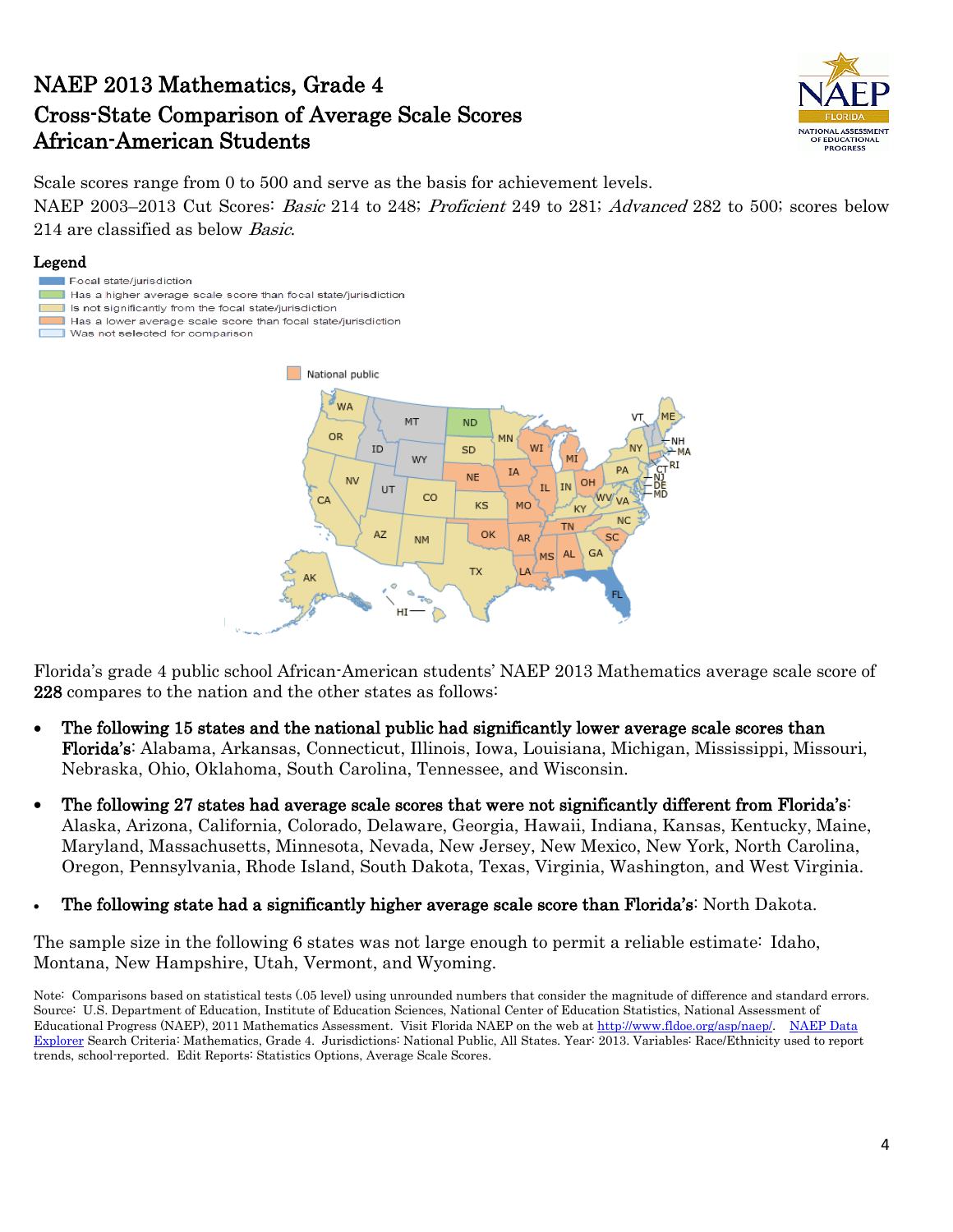# NAEP 2013 Mathematics, Grade 4 Cross-State Comparison of at or above Proficient Achievement Level All Students



Scale scores range from 0 to 500 and serve as the basis for achievement levels. NAEP 2003–2013 Cut Scores: Basic 214 to 248; Proficient 249 to 281; Advanced 282 to 500; scores below 214 are classified as below *Basic*.

### Legend





The percentage of Florida's grade 4 public school students scoring at or above *Proficient* on NAEP 2013 Mathematics was 41%. This percentage compares to the nation and the other states as follows:

- The following 10 states had a significantly lower percentage of students performing at or above Proficient than Florida: Alabama, Alaska, California, Louisiana, Mississippi, Nevada, New Mexico, Oklahoma, South Carolina, and West Virginia.
- The following 18 states and the national public had a percentage of students performing at or above Proficient that was not significantly different from Florida's: Arizona, Arkansas, Delaware, Georgia, Idaho, Illinois, Kentucky, Michigan, Missouri, Nebraska, New York, Oregon, Pennsylvania, Rhode Island, South Dakota, Tennessee, Texas, and Utah.
- The following 21 states had a significantly higher percentage of students performing at or above Proficient than Florida: Colorado, Connecticut, Hawaii, Indiana, Iowa, Kansas, Maine, Maryland, Massachusetts, Minnesota, Montana, New Hampshire, New Jersey, North Carolina, North Dakota, Ohio, Vermont, Virginia, Washington, Wisconsin, and Wyoming.

Note: Comparisons based on statistical tests (.05 level) using unrounded numbers that consider the magnitude of difference and standard errors. Source: U.S. Department of Education, Institute of Education Sciences, National Center of Education Statistics, National Assessment of Educational Progress (NAEP), 2013 Mathematics Assessment. Visit Florida NAEP on the web at [http://www.fldoe.org/asp/naep/.](http://www.fldoe.org/asp/naep/) [NAEP Data](http://nces.ed.gov/nationsreportcard/naepdata/)  [Explorer](http://nces.ed.gov/nationsreportcard/naepdata/) Search Criteria: Mathematics, Grade 4. Jurisdictions: National Public, All States. Year: 2013. Variables: All Students. Edit Reports: Statistics Options, Achievement Levels, Cumulative.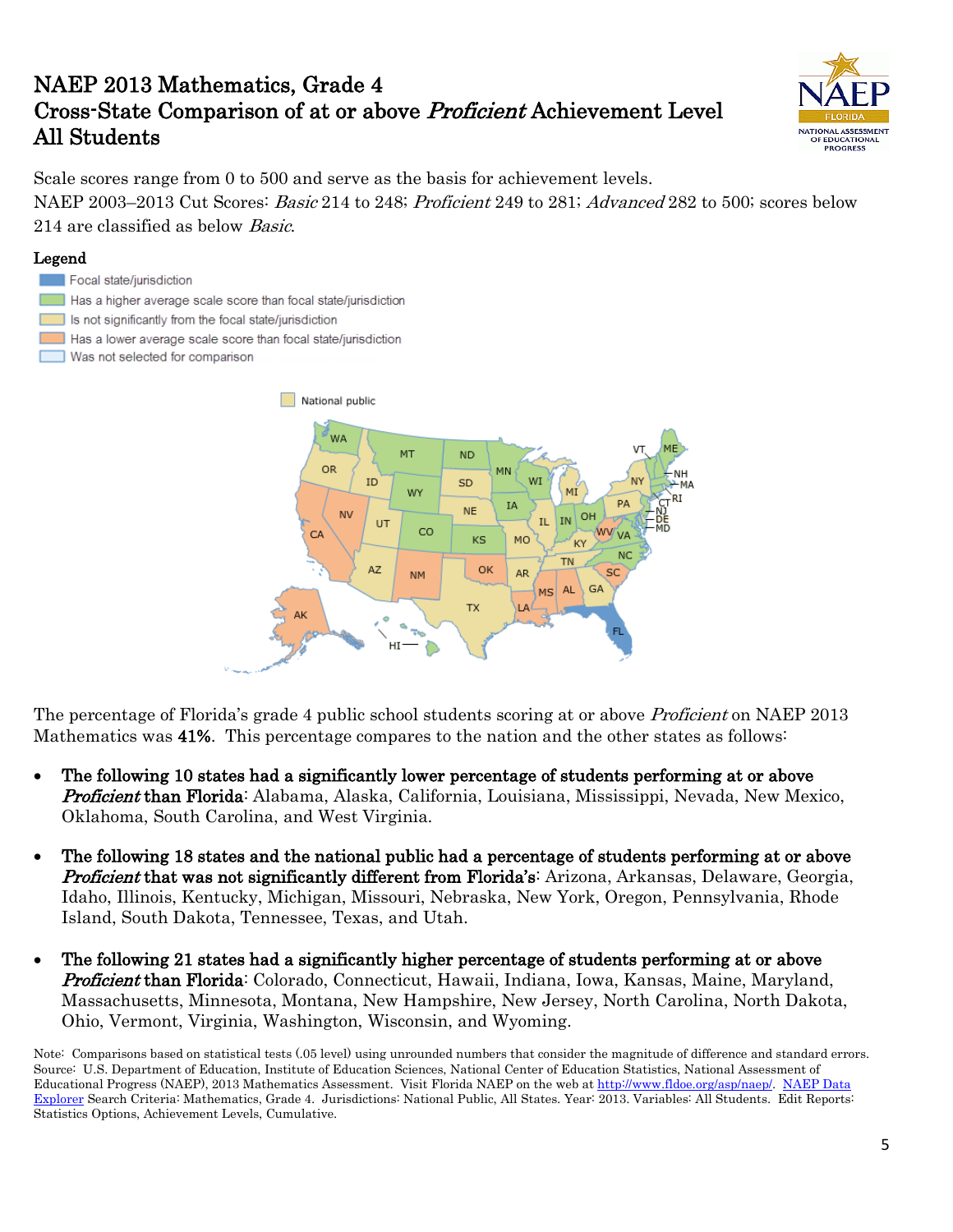# NAEP 2013 Mathematics, Grade 4 Cross-State Comparison of at or above Proficient Achievement Level White Students



Scale scores range from 0 to 500 and serve as the basis for achievement levels. NAEP 2003–2013 Cut Scores: *Basic* 214 to 248; *Proficient* 249 to 281; *Advanced* 282 to 500; scores below 214 are classified as below Basic.

### Legend

- Focal state/jurisdiction
- $\Box$  Has a higher average scale score than focal state/jurisdiction
- Is not significantly from the focal state/jurisdiction
- Has a lower average scale score than focal state/jurisdiction
- Was not selected for comparison



The percentage of Florida's grade 4 public school White students scoring at or above *Proficient* on NAEP 2013 Mathematics was 54%. This percentage compares to the nation and the other states as follows:

- The following 13 states had a significantly lower percentage of students performing at or above **Proficient than Florida**: Alabama, Arkansas, Idaho, Kentucky, Louisiana, Michigan, Mississippi, Missouri, Nevada, Oklahoma, Oregon, South Dakota, and West Virginia.
- The following 28 states and the national public had a percentage of students performing at or above **Proficient that was not significantly different from Florida's:** Alaska, Arizona, California, Connecticut, Delaware, Georgia, Hawaii, Illinois, Indiana, Iowa, Kansas, Maine, Montana, Nebraska, New Mexico, New York, North Dakota, Ohio, Pennsylvania, Rhode Island, South Carolina, Tennessee, Utah, Vermont, Virginia, Washington, Wisconsin, and Wyoming.
- The following 8 states had a significantly higher percentage of students performing at or above **Proficient than Florida**: Colorado, Maryland, Massachusetts, Minnesota, New Hampshire, New Jersey, North Carolina, and Texas.

Note: Comparisons based on statistical tests (.05 level) using unrounded numbers that consider the magnitude of difference and standard errors. Source: U.S. Department of Education, Institute of Education Sciences, National Center of Education Statistics, National Assessment of Educational Progress (NAEP), 2013 Mathematics Assessment. Visit Florida NAEP on the web at [http://www.fldoe.org/asp/naep/.](http://www.fldoe.org/asp/naep/) [NAEP Data](http://nces.ed.gov/nationsreportcard/naepdata/)  [Explorer](http://nces.ed.gov/nationsreportcard/naepdata/) Search Criteria: Mathematics, Grade 4. Jurisdictions: National Public, All States. Year: 2013. Variables: Race/Ethnicity used to report trends, school-reported. Edit Reports: Statistics Options, Achievement Levels, Cumulative.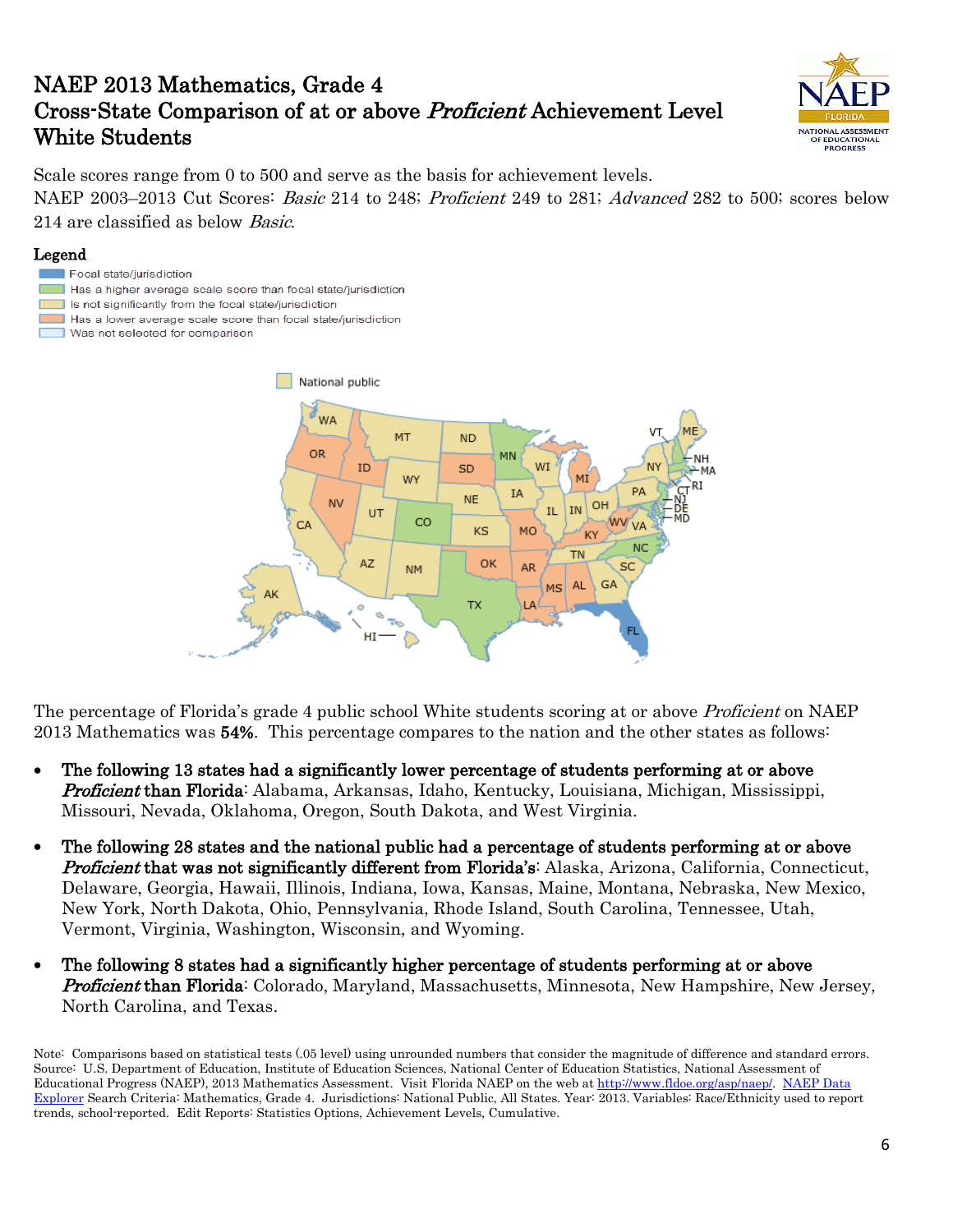# NAEP 2013 Mathematics, Grade 4 Cross-State Comparison of at or above Proficient Achievement Level Hispanic Students



Scale scores range from 0 to 500 and serve as the basis for achievement levels.

NAEP 2003–2013 Cut Scores: *Basic* 214 to 248; *Proficient* 249 to 281; *Advanced* 282 to 500; scores below 214 are classified as below *Basic*.

### Legend

- Focal state/jurisdiction
- Has a higher average scale score than focal state/jurisdiction
- Is not significantly from the focal state/jurisdiction
- Has a lower average scale score than focal state/jurisdiction
- Was not selected for comparison



The percentage of Florida's grade 4 public school Hispanic students scoring at or above *Proficient* on NAEP 2013 Mathematics was 36%. This percentage compares to the nation and the other states as follows:

- The following 22 states and the national public had a significantly lower percentage of students performing at or above Proficient than Florida: Alabama, Arizona, California, Connecticut, Delaware, Idaho, Illinois, Michigan, Nebraska, Nevada, New Mexico, New York, Oklahoma, Oregon, Pennsylvania, Rhode Island, South Carolina, South Dakota, Tennessee, Utah, Washington, and Wisconsin.
- The following 24 states had a percentage of students performing at or above *Proficient* that was not significantly different from Florida's: Alaska, Arkansas, Colorado, Georgia, Hawaii, Indiana, Iowa, Kansas, Kentucky, Louisiana, Maryland, Massachusetts, Minnesota, Mississippi, Missouri, Montana, New Hampshire, New Jersey, North Carolina, North Dakota, Ohio, Texas, Virginia, and Wyoming.
- No state had a significantly higher percentage of students performing at or above *Proficient* than Florida.

The sample size in the following 3 states was not large enough to permit a reliable estimate: Maine, Vermont, and West Virginia.

Note: Comparisons based on statistical tests (.05 level) using unrounded numbers that consider the magnitude of difference and standard errors. Source: U.S. Department of Education, Institute of Education Sciences, National Center of Education Statistics, National Assessment of Educational Progress (NAEP), 2013 Mathematics Assessment. Visit Florida NAEP on the web at [http://www.fldoe.org/asp/naep/.](http://www.fldoe.org/asp/naep/) [NAEP Data](http://nces.ed.gov/nationsreportcard/naepdata/)  [Explorer](http://nces.ed.gov/nationsreportcard/naepdata/) Search Criteria: Mathematics, Grade 4. Jurisdictions: National Public, All States. Year: 2013. Variables: Race/Ethnicity used to report trends, school-reported. Edit Reports: Statistics Options, Achievement Levels, Cumulative.